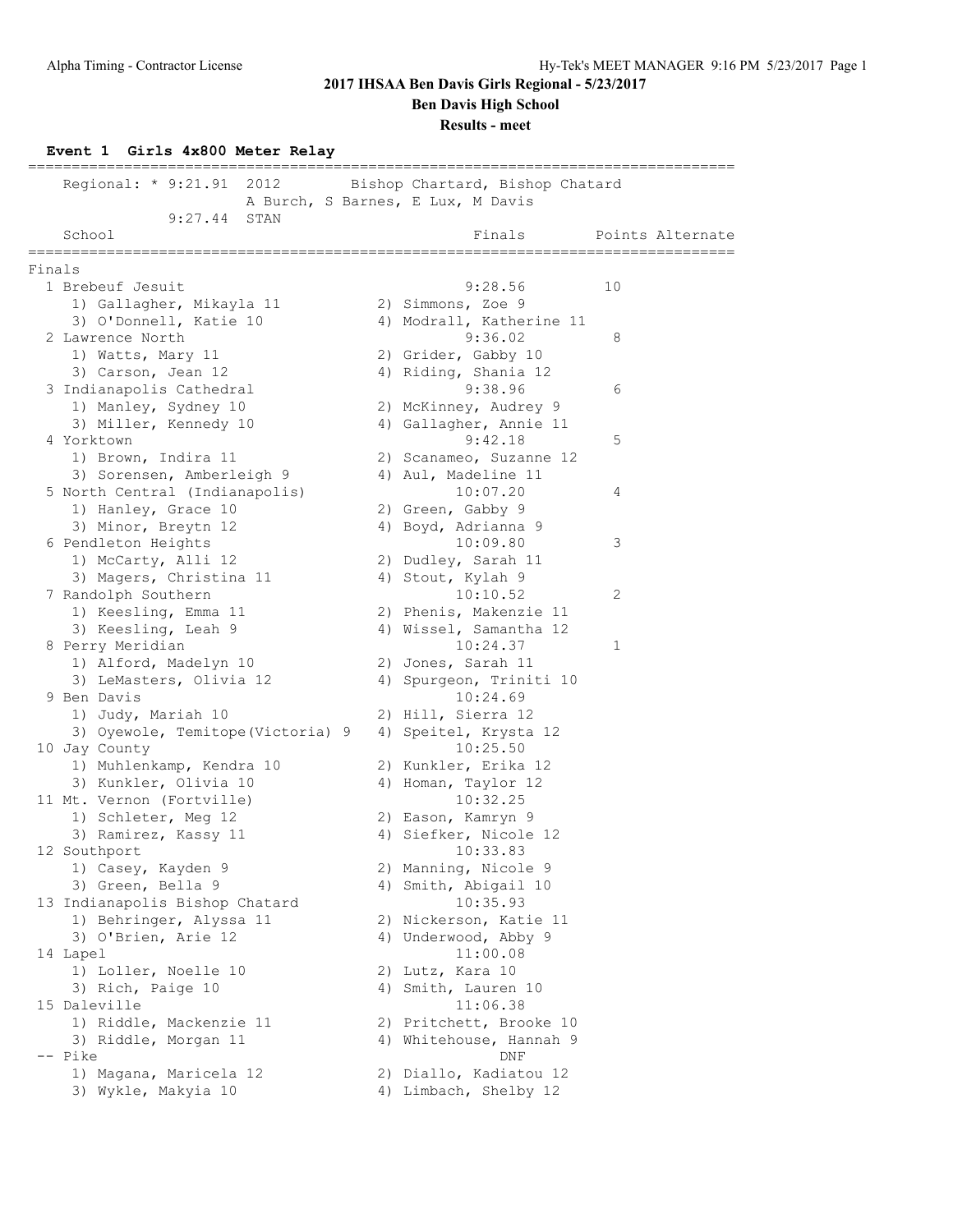## **2017 IHSAA Ben Davis Girls Regional - 5/23/2017 Ben Davis High School Results - meet**

**Event 16 Girls Pole Vault**

| Regional: * 13-01 2009 McCardwell - Pendleton<br>Regional: * 13-01 2010 Margo Tucker                          | ================                                                                                            |                      | -------------------------------- |
|---------------------------------------------------------------------------------------------------------------|-------------------------------------------------------------------------------------------------------------|----------------------|----------------------------------|
| $11 - 04.00$ STAN<br>Name                                                                                     | Year School                                                                                                 |                      | Finals Points Alternate          |
| 1 Moore, Adrianna 11 Pike                                                                                     | 8-00 8-06 9-00 9-06 10-00 10-04 10-08 11-00 11-04 11-06 11-09                                               | $11-06.00$ STAN $10$ |                                  |
| 2 Young, Megan 11 Cardinal Ritter 11-00.00                                                                    | P P P XO XO O O XXO XO O XXX<br>8-00 8-06 9-00 9-06 10-00 10-04 10-08 11-00 11-04<br>P P O O O O XO XXO XXX |                      | 8 <sup>1</sup>                   |
| 3 Steinhardt, Sydney 12 Lawrence Central 10-08.00                                                             | 8-00 8-06 9-00 9-06 10-00 10-04 10-08 11-00<br>P P O XO XO O O XXX                                          |                      | 6                                |
| 4 Bakk, Carolyn 10 Lawrence North J10-08.00                                                                   | 8-00 8-06 9-00 9-06 10-00 10-04 10-08 11-00                                                                 |                      | 5                                |
| 5 Jackson, Kya           12 Pike                                                                              | 8-00 8-06 9-00 9-06 10-00 10-04 10-08<br>P P O O O O XXX                                                    | $10 - 04.00$         | 4                                |
| 6 McIntyre, Grace 11 North Centra 510-04.00                                                                   | 8-00 8-06 9-00 9-06 10-00 10-04 10-08<br>P P XO XO O XO XXX                                                 |                      | 3                                |
| 7 Neu, Graycen 10 Delta<br>$8-00$ $8-06$ $9-00$ $9-06$ $10-00$ $10-04$<br>P P P O XO XXX                      |                                                                                                             | $10 - 00.00$         | 2                                |
| 8 Jaeger, Audrey 10 Bishop Chatard 9-06.00<br>$8 - 00$ $8 - 06$ $9 - 00$ $9 - 06$ $10 - 00$<br>P XXO O XO XXX |                                                                                                             |                      | $\mathbf{1}$                     |
| 9 Hart, Emma 10 Decatur Central 8-06.00<br>$8 - 00$ $8 - 06$ $9 - 00$<br>O O XXX                              |                                                                                                             |                      |                                  |
| 9 Kunkel, Kaitlynn 12 Perry Meridian 8-06.00<br>$8 - 00$ $8 - 06$ $9 - 00$<br>O O XXX                         |                                                                                                             |                      |                                  |
| 9 Mernitz, Kendrick 9 Cathedral 8-06.00<br>$8 - 00$ $8 - 06$ $9 - 00$<br>O O XXX                              |                                                                                                             |                      |                                  |
| 12 Sublett, Jacquelyn 12 Brebeuf Jesuit J8-06.00<br>$8 - 00$ $8 - 06$ $9 - 00$<br>XO.<br>O XXX                |                                                                                                             |                      |                                  |
| 13 Johnson, Taryn<br>$8 - 00$ $8 - 06$ $9 - 00$<br>XO XXO XXX                                                 | 11 North Centra                                                                                             | $J8 - 06.00$         |                                  |
| 14 Shaw, Taylor<br>$8 - 008 - 06$<br>O XXX                                                                    | 11 Delta                                                                                                    | $8 - 00.00$          |                                  |
| 15 Nash, Bridget<br>$8 - 008 - 06$<br>XXO XXX                                                                 | 11 Bishop Chatard                                                                                           | $J8 - 00.00$         |                                  |
| -- Smith, Grace<br>$8 - 00$<br>XXX                                                                            | 10 New Castle                                                                                               | ΝH                   |                                  |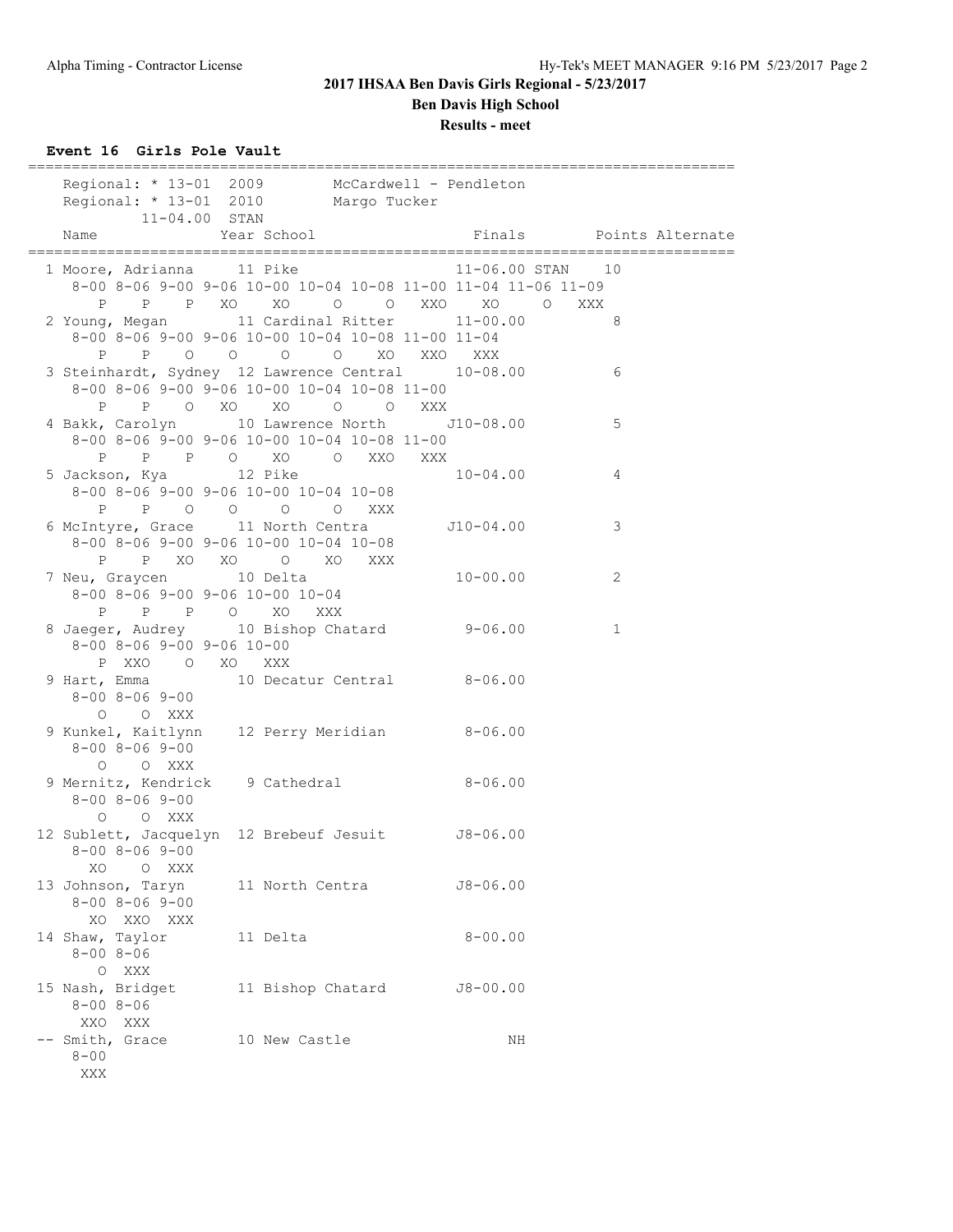**Ben Davis High School**

**Results - meet**

### **....Event 16 Girls Pole Vault**

| -- Dollinger, Arianna 11 Muncie Central<br>$8 - 00$         |               | ΝH |
|-------------------------------------------------------------|---------------|----|
| XXX<br>-- Nyameengu, Sylvia 10 Ben Davis<br>$8 - 00$<br>XXX |               | ΝH |
| -- Yeadon, Grace<br>$8 - 00$<br>XXX                         | 11 Mt. Vernon | ΝH |

### **Event 14 Girls Discus Throw**

| ___________________________________<br>------------------------------------                                                          |                |  |
|--------------------------------------------------------------------------------------------------------------------------------------|----------------|--|
| Regional: * 155-08.50 2014 Adriana Brown, Lawrence Cen<br>Regional: * 155-08.50 5/27/2014 Adriana Brown, Lawrence Cen<br>127-03 STAN |                |  |
| Year School Tinals Points Alternate<br>Name                                                                                          |                |  |
| 1 Carter, Princess 12 Lawrence North 130-03.50 STAN 10<br>114-01 91-10 113-05.50 130-03.50 111-05.50 124-08                          |                |  |
| 2 Sims, Jaylinn 12 Ben Davis 127-02.00<br>114-01 FOUL 116-01 115-08 127-02 106-01.50                                                 |                |  |
| 3 Hill, Sadie 11 Perry Meridian 124-07.50<br>121-06.50 123-10 117-10 117-03 124-07.50 113-07                                         | 6              |  |
| 4 Avant, KayJah 12 North Centra 124-05.00<br>117-00 88-03 124-05 FOUL 117-00 FOUL                                                    | $\mathbf 5$    |  |
| 5 Warner, Caroline 12 New Castle 123-01.50<br>113-09.50 123-01.50 121-09 123-00.50 121-05 120-00.50                                  | $\overline{4}$ |  |
| 6 Lawrence, Maddie 9 Winchester C 122-10.50<br>113-04.50 118-08 117-00.50 FOUL 122-10.50 113-07                                      | 3              |  |
| 7 Ortman, Jordan 11 Bishop Chatard 119-05.00<br>119-05 FOUL FOUL 119-01 115-04.50 119-03                                             | 2              |  |
| 8 Ford, Nijah 11 North Centra 119-01.50<br>115-04 119-01.50 115-02 113-07 FOUL 107-03                                                | $\mathbf{1}$   |  |
| 9 Flight, Taylor 12 Pike 118-01.00<br>112-08 FOUL 113-09 FOUL 114-09 118-01                                                          |                |  |
| 10 Counceller, Skylar 10 Shenandoah 111-09.00<br>111-09 89-03.50 99-10                                                               |                |  |
| 11 Pierce, Michellle 11 Heritage Christian 108-08.00<br>106-10 108-08 FOUL                                                           |                |  |
| 12 Akinrinsola, Simis 11 Ben Davis 108-06.00<br>FOUL 108-06 FOUL                                                                     |                |  |
| 13 Rendell, Mercedes 10 Lawrence North 99-09.00<br>FOUL 99-09 99-02                                                                  |                |  |
| $98 - 08.00$<br>14 Smith, Kaily 9 Cowan<br>$94 - 05$ FOUL $98 - 08$                                                                  |                |  |
| $94-03$ $15$ $Marlatt$ , $Megan$ 11 Cowan<br>06.08.50 06.08.50 $\frac{15}{15}$<br>96-08.50 85-07 FOUL                                |                |  |
| 16 Giles, Sydney 12 Cathedral 94-03.00<br>FOUL FOUL 94-03                                                                            |                |  |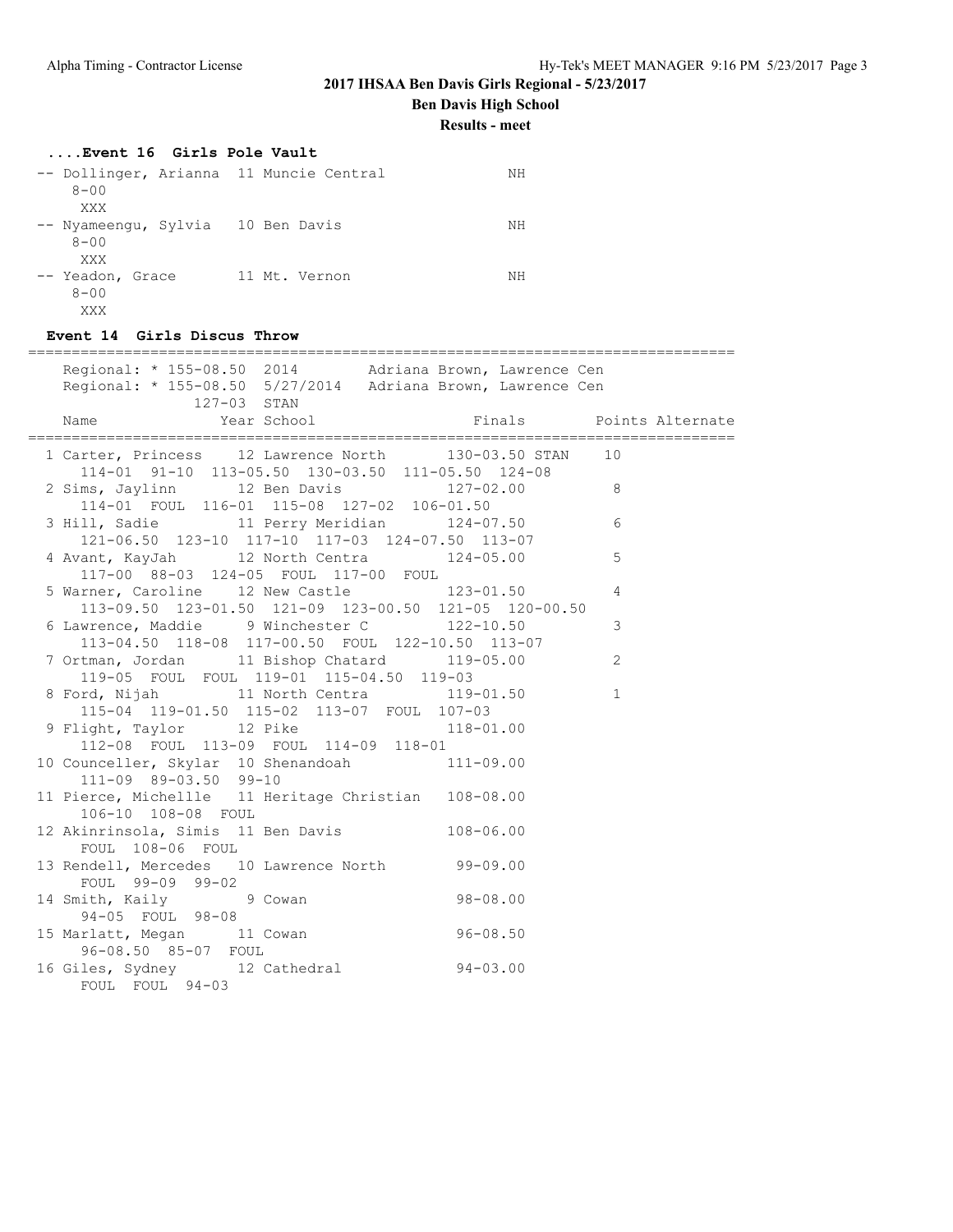**Results - meet**

**Event 13 Girls High Jump**

|                                                                | =================<br>Regional: * 5-07.50 2007 Breslin - Cathedral                                                           |                |                         |
|----------------------------------------------------------------|-----------------------------------------------------------------------------------------------------------------------------|----------------|-------------------------|
| $5-04.25$ STAN<br>Name                                         | Year School                                                                                                                 |                | Finals Points Alternate |
| 1 Goss, Khera 19 Ben Davis<br>P 0 0 P 0 0                      | 4-08 4-10 5-00 5-01 5-02 5-03 5-04.25<br>XXX                                                                                | $5 - 03.00$ 10 |                         |
|                                                                | 2 Baird, Caitlin 10 Perry Meridian J5-03.00 8<br>$4-08$ $4-10$ $5-00$ $5-01$ $5-02$ $5-03$ $5-04.25$<br>O O XO XO O XXO XXX |                |                         |
| $4-08$ $4-10$ $5-00$ $5-01$ $5-02$ $5-03$<br>O O XO XO XXO XXX | 3 Orr, Heather 12 Perry Meridian 5-02.00                                                                                    |                | 6                       |
| $4-08$ $4-10$ $5-00$ $5-01$ $5-02$<br>0 0 0 0 XXX              | 4 Marshall, Marisa 11 Pendleton Heights 5-01.00                                                                             |                | 5                       |
| $4-08$ $4-10$ $5-00$ $5-01$ $5-02$<br>P P O P XXX              | 5 Norwood, Jai-Lyn 11 Lawrence Central 5-00.00                                                                              |                | 4                       |
| $4-08$ $4-10$ $5-00$ $5-01$<br>O O XO XXX                      | 6 Sander, Allison 12 Knightstown 55-00.00                                                                                   |                | 3                       |
| $4 - 08$ $4 - 10$ $5 - 00$ $5 - 01$<br>O XO XO XXX             | 7 Haney, Miranda 10 Monroe Central 55-00.00                                                                                 |                | 2                       |
| $4 - 08$ $4 - 10$ $5 - 00$ $5 - 01$<br>O O XXO XXX             | 8 Fields, Bailey 12 Southport 55-00.00                                                                                      |                | $\mathbf 1$             |
| $4 - 08$ $4 - 10$ $5 - 00$<br>O O XXX                          | 9 Shreve, Audrey 12 Jay County 4-10.00                                                                                      |                |                         |
| $4 - 08$ $4 - 10$ $5 - 00$<br>O XO XXX                         | 10 Barnes, Aaliyah 11 Muncie Central 54-10.00                                                                               |                |                         |
| 11 Cox, Katie<br>$4 - 08$ $4 - 10$ $5 - 00$<br>O XXO XXX       | 11 Anderson Pre J4-10.00                                                                                                    |                |                         |
| $4 - 08$ $4 - 10$<br>O XXX                                     | 12 Garringer, Kendal 10 Jay County 4-08.00                                                                                  |                |                         |
| 12 Sowell, Shaunyae<br>$4 - 08$ $4 - 10$<br>O XXX              | 10 North Centra                                                                                                             | $4 - 08.00$    |                         |
| 14 Bryant, Melajah<br>$4 - 08$ $4 - 10$<br>XO XXX              | 10 Muncie Central                                                                                                           | $J4 - 08.00$   |                         |
| 14 Jones, Briana<br>$4 - 08$ $4 - 10$<br>XO XXX                | 10 Ben Davis                                                                                                                | $J4 - 08.00$   |                         |
| -- Coleman, Calyn<br>$4 - 08$<br>XXX                           | 10 Brebeuf Jesuit                                                                                                           | ΝH             |                         |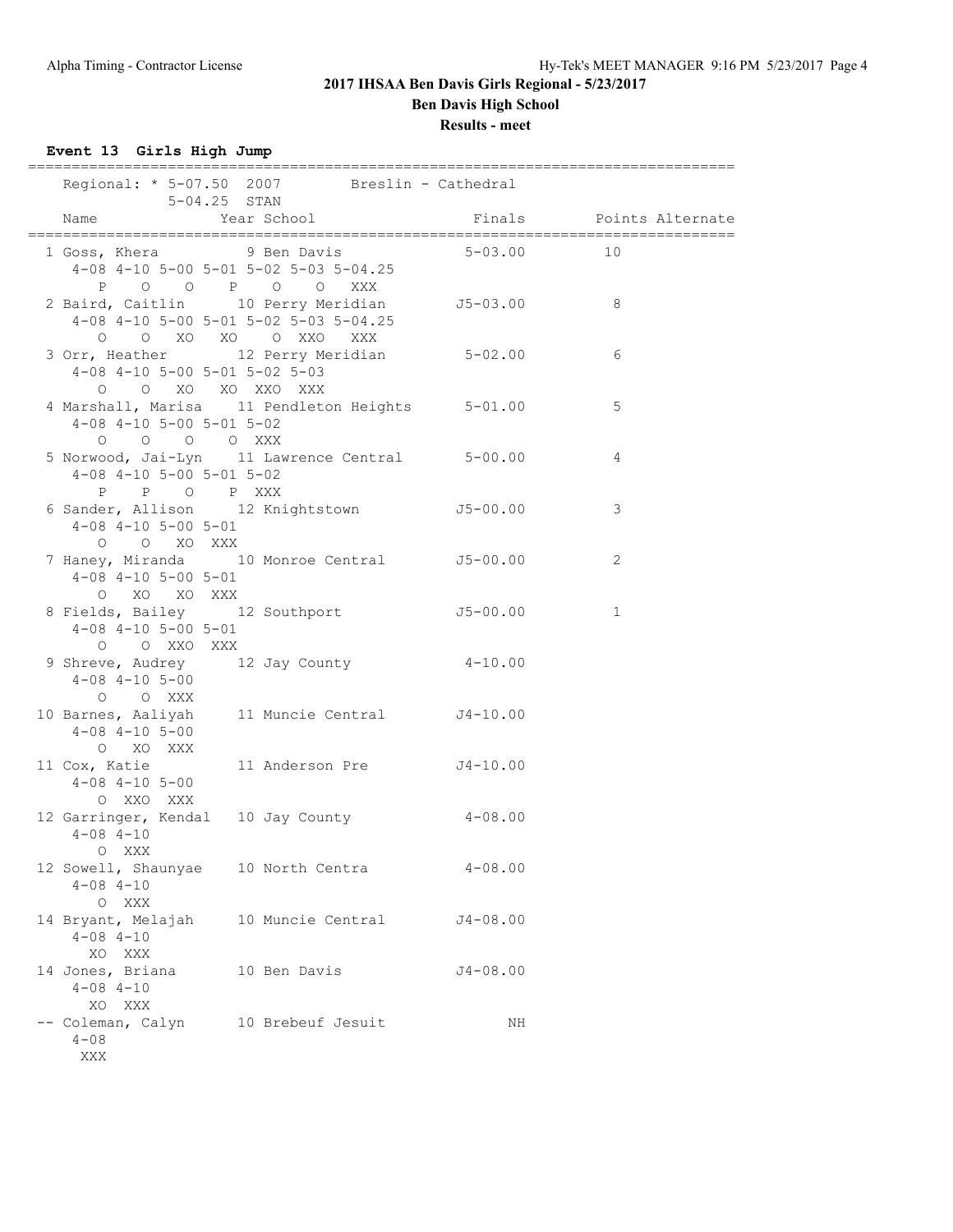# **Results - meet**

**Event 12 Girls Long Jump**

| Regional: * 19-05 2007 Young - Muncie Central<br>17-10.75 STAN                                             |                         |                |  |
|------------------------------------------------------------------------------------------------------------|-------------------------|----------------|--|
| Year School<br>Name                                                                                        | Finals Points Alternate |                |  |
| 1 Norwood, Jai-Lyn 11 Lawrence Central 18-00.75 STAN 10<br>FOUL 18-00.75 FOUL 17-07.75 FOUL FOUL           |                         |                |  |
| 2 Ricker-Hurley, Kam 9 Pike 17-11.75 STAN 8<br>17-11.75 FOUL FOUL                                          |                         |                |  |
| 3 Gomillia, Anajah 10 Ben Davis 17-08.25<br>16-02.75 17-08.25 17-07.75 16-09 FOUL FOUL                     |                         | 6              |  |
| 4 Campbell, Ralen 12 Ben Davis 17-02.25<br>16-05.75 17-02.25 16-11.50 15-06.75 16-09 16-05.25              |                         | 5              |  |
| 5 Faidley, Hope 12 Heritage Christian 16-11.25<br>FOUL 15-01.50 16-02 FOUL 16-11.25 16-10                  |                         | 4              |  |
| 6 Sowell, Shaunyae 10 North Centra 16-10.25<br>16-10.25 16-00.50 16-10.25 15-11.75 16-08 16-05.25          |                         | 3              |  |
| 7 Jones, Jimmesia 11 Lawrence Central 16-07.75<br>15-08 15-05.75 16-07.75 15-10 15-08.25 16-03.75          |                         | $\overline{2}$ |  |
| 8 Jaeger, Audrey 10 Bishop Chatard 16-05.50<br>$15-04$ $15-09.50$ $16-05.50$ $15-05.75$ $15-05$ $15-08.50$ |                         | $\mathbf{1}$   |  |
| 9 Laux, Lucy 11 Jay County 16-03.50<br>FOUL $12-11$ $16-03.50$ $14-09$ $16-00.50$ $15-10$                  |                         |                |  |
| 10 Sander, Allison 12 Knightstown 16-00.75<br>15-08.25 15-11 16-00.75                                      |                         |                |  |
| 11 Lehman, Alicia 11 North Centra 15-09.50<br>15-06 15-04 15-09.50                                         |                         |                |  |
| 12 East, Stella 11 Delta 15-06.75<br>15-02 15-06.75 15-01.50                                               |                         |                |  |
| 13 DiBiasio, Katarina 12 Monroe Central 15-05.50<br>14-09.75 15-05.50 15-05                                |                         |                |  |
| 14 Webster, Jada 10 Lawrence North 15-04.25<br>15-01.50 15-04.25 14-10.50                                  |                         |                |  |
| 15 Mappes, Bekah 9 Southport 15-00.25<br>14-11.50 15-00.25 14-07.50                                        |                         |                |  |
| 16 McCloud, Jahla 12 Liberty Christian 14-00.75<br>13-00.50 13-06 14-00.75                                 |                         |                |  |
| Event 2 Girls 100 Meter Dash                                                                               |                         |                |  |

| Regional: * 11.86 2014<br>Regional: * 11.86 5/27/2014<br>12.34 STAN | Lynna Irby, Pike<br>Lynna Irby, Pike |                    |                |
|---------------------------------------------------------------------|--------------------------------------|--------------------|----------------|
| Name                                                                | Year School                          | Prelims            | H# Alternate   |
| Preliminaries                                                       |                                      |                    |                |
| 1 Irby, Lynna                                                       | 12 Pike                              | 12.090STAN         |                |
| 2 Killebrew, Semira                                                 | 10 Brebeuf Jesuit                    | 12.270STAN         | 2              |
| 3 Simmons-Avant, Kyara                                              | 12 Ben Davis                         | 12.410             | 2              |
| 4 Blue, Skylynn                                                     | 9 North Centra                       | 12.540             |                |
| 5 Brown, Sheniya                                                    | 11 Ben Davis                         | 12.56a             |                |
| 6 Ross, Jailyn                                                      | 10 Pike                              | 12.79a             |                |
| 7 Perkins, Toni                                                     | 11 Arlington                         | 12.91q             |                |
| 8 Hamilton, Staisha                                                 | 10 Anderson                          | 13.18 <sub>q</sub> | $\overline{c}$ |
| 9 Collester, Rebecca                                                | 12 Cardinal Ritter                   | 13.33q             | $\overline{2}$ |
| 10 Colvin, Nijah                                                    | 12 Lawrence North                    | 13.38              | $\mathcal{L}$  |
|                                                                     |                                      |                    |                |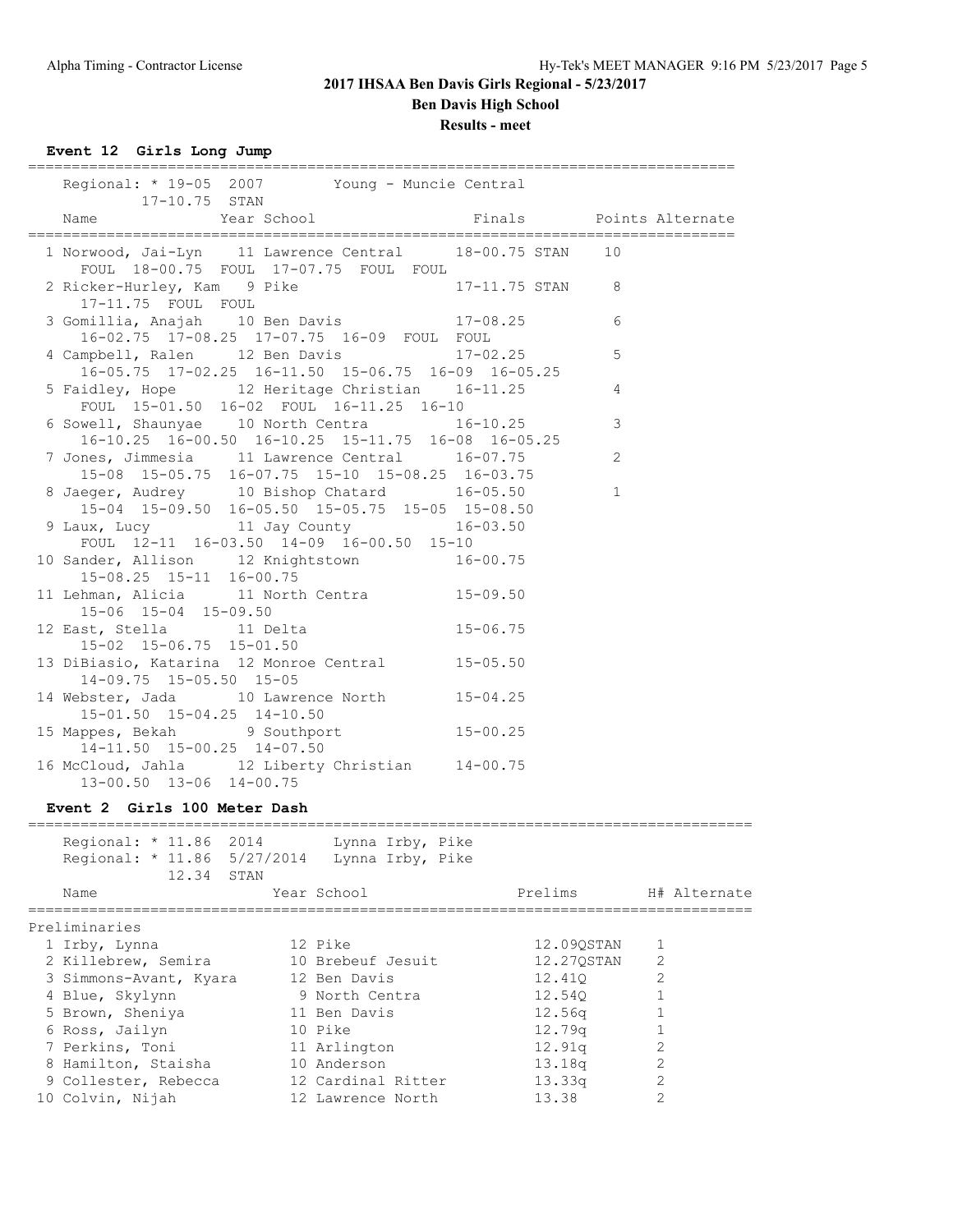**Ben Davis High School**

#### **Results - meet**

#### **....Event 2 Girls 100 Meter Dash**

| 11 Webster, Jada      | 10 Lawrence North   | 13.47 | $1 -$        |
|-----------------------|---------------------|-------|--------------|
| 12 Laux, Lucy         | 11 Jay County       | 13.50 | 2            |
| 13 Bawn, Kirsten      | 11 Delta            | 13.68 | $\mathbf{1}$ |
| -- Steinhardt, Sydney | 12 Lawrence Central | DNF   | $1 \quad$    |

#### **Event 3 Girls 100 Meter Hurdles**

===================================================================================

| Regional: * 14.33 2005<br>15.00 STAN | Ivy - Muncie Central |                    |                |
|--------------------------------------|----------------------|--------------------|----------------|
| Name                                 | Year School          | Prelims            | H# Alternate   |
| 1 Turner, Nakita                     | 11 Brebeuf Jesuit    | 15.180             | 2              |
| 2 Ricker-Hurley, Kamrin              | 9 Pike               | 15.560             | 1 15.558       |
| 3 Barnes, Aaliyah                    | 11 Muncie Central    | 15.44Q             | 2              |
| 4 Simmons, De'Aira                   | 11 Lawrence Central  | 15.560             | 1 15.560       |
| 5 Brimmage, Leah                     | 11 Tindley           | 15.55q             | 2              |
| 6 Robinson, Chanler                  | 9 North Centra       | 16.07 <sub>q</sub> |                |
| 7 Cooks, Areiahna                    | 10 Ben Davis         | 16.58q             |                |
| 8 Speiser, Jackie                    | 11 Southport         | 16.65 <sub>q</sub> |                |
| 9 Rapp, Hannah                       | 11 Yorktown          | 16.68q             | $\overline{2}$ |
| 10 Rudy, Macee                       | 12 Shenandoah        | 16.86              | $\overline{2}$ |
| 11 Cox, Katie                        | 11 Anderson Pre      | 17.18              | $\overline{2}$ |
| 12 Johnson, MaKayla                  | 10 Ben Davis         | 17.39              | $\overline{2}$ |
| 13 McCrady, Allison                  | 11 Delta             | 18.00              | $\overline{2}$ |
| 14 Liette, Breea                     | 11 Jay County        | 18.67              |                |
| 15 Jennings, Candace                 | 11 Lawrence Central  | 21.63              |                |

#### **Event 4 Girls 200 Meter Dash**

=================================================================================== Regional: \* 24.47 2012 Chelsea Yeadon, Pike 25.41 STAN Name Tear School Prelims H# Alternate =================================================================================== 1 Simmons-Avant, Kyara 12 Ben Davis 24.98QSTAN 2 2 Irby, Lynna 12 Pike 24.98QSTAN 1 3 Killebrew, Semira 10 Brebeuf Jesuit 25.34QSTAN 2 4 Robinson, Alyssa 10 North Centra 26.10Q 1 5 Hunter, Iyanla 10 Perry Meridian 26.00q 2 6 Brown, Sheniya 11 Ben Davis 26.15q 1 7 Ross, Jailyn 10 Pike 26.43q 1 8 Gunn, Lauren 9 Lawrence North 26.54q 1 9 Miles, Amani 12 North Centra 26.67q 2 10 Ezell, Alex 10 Brebeuf Jesuit 26.74 2 11 Gayden, Terranecia 12 Perry Meridian 27.00 1 12 Hamilton, Staisha 10 Anderson 27.44 2 13 Morgan, Kelsey 11 Yorktown 27.71 1 14 Colvin, Nijah 12 Lawrence North 27.99 1 15 Stigleman, Calli 9 Jay County 28.07 2 16 DiBiasio, Katarina 12 Monroe Central 28.12 2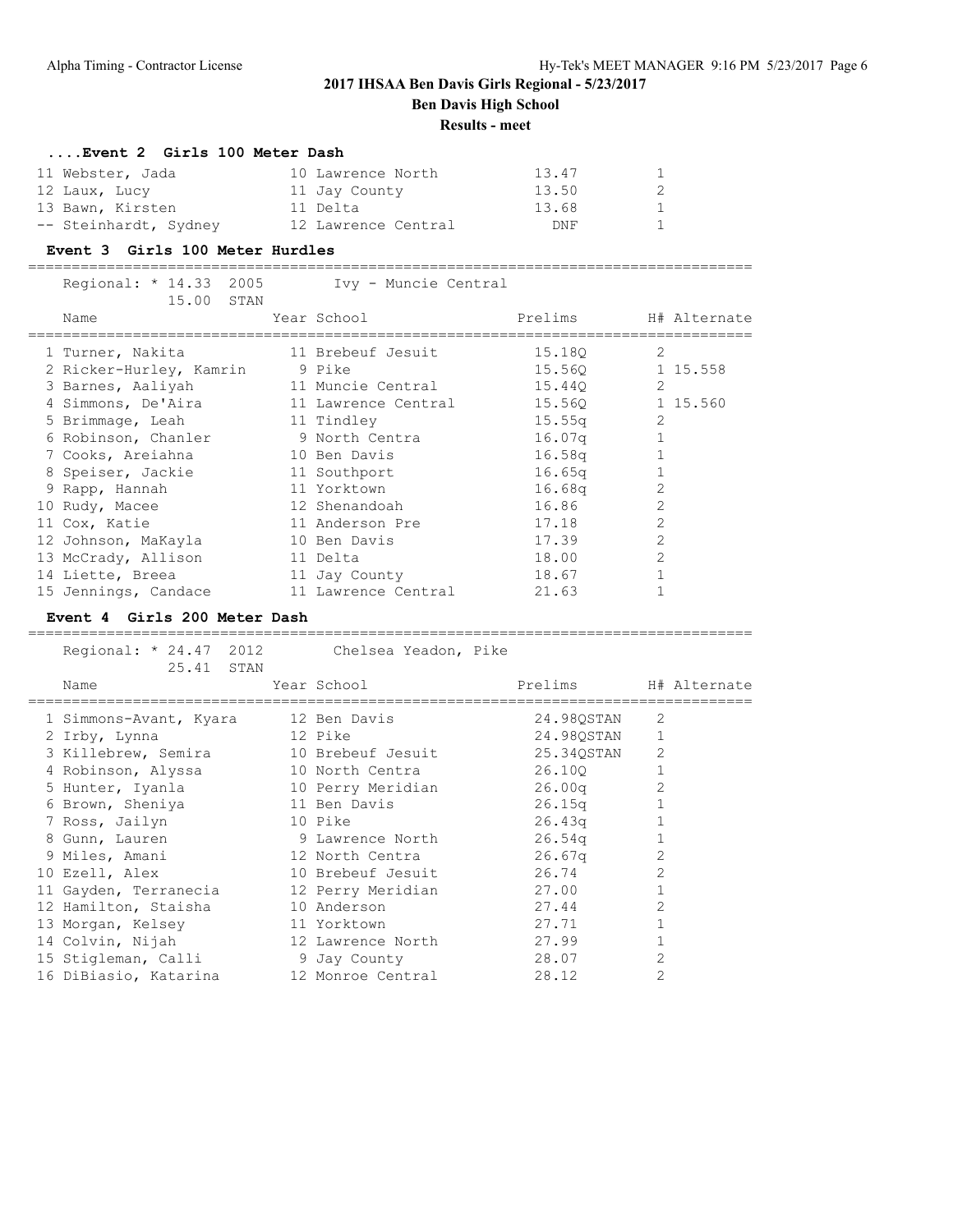### **Results - meet**

**Event 3 Girls 100 Meter Hurdles**

|        | Regional: * 14.33 2005<br>15.00 STAN |    |                     | Ivy - Muncie Central |                  |
|--------|--------------------------------------|----|---------------------|----------------------|------------------|
|        | Name                                 |    | Year School         | Finals               | Points Alternate |
| Finals |                                      |    |                     |                      |                  |
|        | 1 Turner, Nakita                     |    | 11 Brebeuf Jesuit   | 14.87 STAN           | 10               |
|        | 2 Simmons, De'Aira                   |    | 11 Lawrence Central | 15.36                | 8                |
|        | 3 Barnes, Aaliyah                    |    | 11 Muncie Central   | 15.58                | 6                |
|        | 4 Ricker-Hurley, Kam                 |    | 9 Pike              | 15.59                | 5                |
|        | 5 Brimmage, Leah                     |    | 11 Tindley          | 15.69                |                  |
|        | 6 Robinson, Chanler                  |    | 9 North Centra      | 15.84                | 3                |
|        | 7 Rapp, Hannah                       |    | 11 Yorktown         | 16.07                | $\mathfrak{D}$   |
|        | 8 Cooks, Areiahna                    |    | 10 Ben Davis        | 16.21                |                  |
|        | 9 Speiser, Jackie                    | 11 | Southport           | 16.60                |                  |

#### **Event 2 Girls 100 Meter Dash**

=================================================================================

| Regional: * 11.86 2014<br>Regional: * 11.86 5/27/2014<br>12.34 STAN | Lynna Irby, Pike<br>Lynna Irby, Pike |              |                |                  |
|---------------------------------------------------------------------|--------------------------------------|--------------|----------------|------------------|
| Name                                                                | Year School                          | Finals       |                | Points Alternate |
| 1 Irby, Lynna                                                       | 12 Pike                              | $11.78*STAN$ | 10             |                  |
| 2 Killebrew, Semira                                                 | 10 Brebeuf Jesuit                    | 11.99 STAN   | 8              |                  |
| 3 Simmons-Avant, Kya                                                | 12 Ben Davis                         | 12.16 STAN   | 6              |                  |
| 4 Brown, Sheniya                                                    | 11 Ben Davis                         | 12.72        | 5              |                  |
| 5 Perkins, Toni                                                     | 11 Arlington                         | 12.78        |                | 3.50 12.779      |
| 5 Blue, Skylynn                                                     | 9 North Centra                       | 12.78        |                | 3.50 12.779      |
| 7 Ross, Jailyn                                                      | 10 Pike                              | 13.03        | $\mathfrak{D}$ |                  |
| 8 Hamilton, Staisha                                                 | 10 Anderson                          | 13.24        |                |                  |
| 9 Collester, Rebecca                                                | 12 Cardinal Ritter                   | 13.25        |                |                  |

#### **Event 5 Girls 1600 Meter Run**

| Regional: * 5:03.98 2000 Kremer - Bishop Chatard<br>$4:59.75$ STAN                              |  |  |
|-------------------------------------------------------------------------------------------------|--|--|
|                                                                                                 |  |  |
| 1 Dean, Grace 10 Lawrence North 5:05.72 10                                                      |  |  |
| $1:16.706$ (1:16.706) $2:40.466$ (1:23.760) $3:57.143$ (1:16.677) $5:05.717$ (1:08.575)         |  |  |
| 2 Sullivan, Erin 12 Southport 5:06.50 8                                                         |  |  |
| $1:16.823$ (1:16.823) 2:40.573 (1:23.750) 3:57.099 (1:16.527) 5:06.494 (1:09.395)               |  |  |
| 3 Keesling, Leah 9 Randolph Southern 5:07.29 6                                                  |  |  |
| $1:17.001$ $(1:17.001)$ $2:40.697$ $(1:23.696)$ $3:57.125$ $(1:16.428)$ $5:07.290$ $(1:10.166)$ |  |  |
| 4 Gallagher, Mikayla 11 Brebeuf Jesuit 5:08.30 5                                                |  |  |
| $1:17.551$ $(1:17.551)$ $2:40.917$ $(1:23.366)$ $3:57.463$ $(1:16.546)$ $5:08.297$ $(1:10.835)$ |  |  |
| 5 Kaefer, Rose 9 North Centra 5:19.08 4                                                         |  |  |
| $1:17.124$ $(1:17.124)$ $2:40.306$ $(1:23.183)$ $3:59.158$ $(1:18.853)$ $5:19.071$ $(1:19.914)$ |  |  |
| 6 Cridge, Gillian 9 Cathedral 5:23.80 3                                                         |  |  |
| $1:16.871$ (1:16.871) $2:40.726$ (1:23.855) $4:00.627$ (1:19.902) 5:23.799 (1:23.173)           |  |  |
| 7 Blake, Kendall 12 Cardinal Ritter 5:28.61 2                                                   |  |  |
| $1:16.606$ (1:16.606) 2:40.518 (1:23.913) 3:59.438 (1:18.920) 5:28.608 (1:29.170)               |  |  |
| 8 Aul, Madeline 11 Yorktown 5:32.92 1                                                           |  |  |
| $1:18.240$ $(1:18.240)$ $2:42.996$ $(1:24.756)$ $4:10.778$ $(1:27.783)$ $5:32.917$ $(1:22.139)$ |  |  |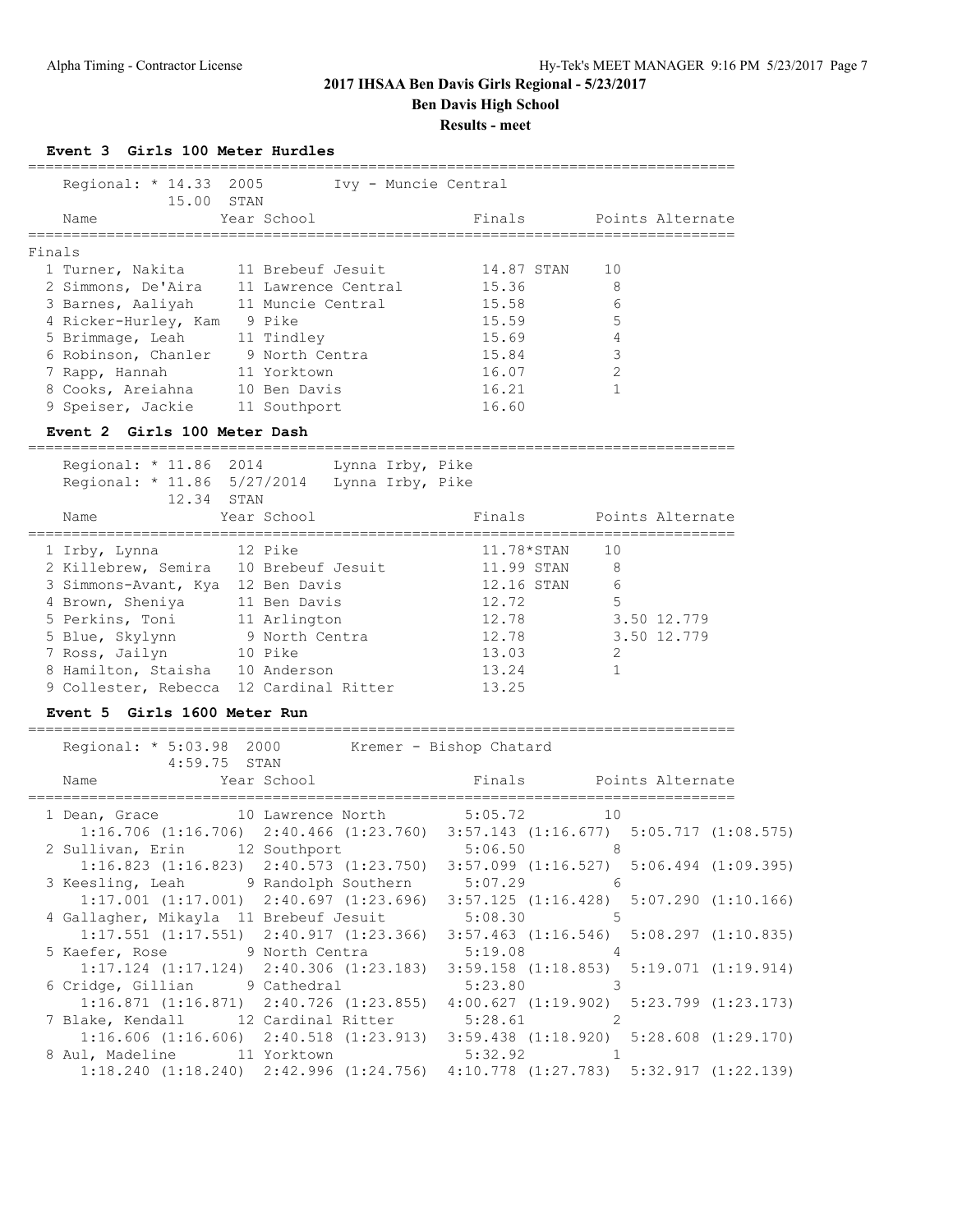**Ben Davis High School**

**Results - meet**

#### **....Event 5 Girls 1600 Meter Run**

| 9 Beagle, Jenna 11 Park Tudor                                                                   |               | 5:34.19                                         |  |
|-------------------------------------------------------------------------------------------------|---------------|-------------------------------------------------|--|
| $1:17.666$ $(1:17.666)$ $2:42.179$ $(1:24.514)$ $4:10.477$ $(1:28.298)$ $5:34.188$ $(1:23.712)$ |               |                                                 |  |
| 10 Thibault, Sophia<br>10 Pike                                                                  |               | 5:37.81                                         |  |
| $1:17.507$ $(1:17.507)$ $2:41.414$ $(1:23.907)$ $4:07.578$ $(1:26.165)$ $5:37.810$ $(1:30.233)$ |               |                                                 |  |
| 11 Brock, Catherine                                                                             | 12 New Castle | 5:39.15                                         |  |
| $1:17.815$ $(1:17.815)$ $2:42.623$ $(1:24.808)$                                                 |               | $4:08.529$ $(1:25.907)$ $5:39.147$ $(1:30.618)$ |  |
| 12 Alatorre, Sofia 11 Cathedral                                                                 |               | 5:42.86                                         |  |
| $1:17.316$ $(1:17.316)$ $2:41.881$ $(1:24.566)$                                                 |               | $4:12.318$ $(1:30.437)$ $5:42.859$ $(1:30.542)$ |  |
| 13 Hanley, Grace 10 North Centra                                                                |               | 5:45.35                                         |  |
| $1:17.273$ $(1:17.273)$ $2:41.169$ $(1:23.897)$ $4:11.890$ $(1:30.722)$ $5:45.348$ $(1:33.458)$ |               |                                                 |  |
| 14 Grider, Gabby 10 Lawrence North                                                              |               | 5:45.44                                         |  |
| $1:17.159$ $(1:17.159)$ $2:42.488$ $(1:25.329)$                                                 |               | $4:14.145$ $(1:31.657)$ $5:45.435$ $(1:31.290)$ |  |
| 15 Scanameo, Suzanne 12 Yorktown                                                                |               | 5:51.32                                         |  |
| $1:19.355$ $(1:19.355)$ $2:47.548$ $(1:28.194)$ $4:20.354$ $(1:32.806)$ $5:51.317$ $(1:30.964)$ |               |                                                 |  |
| -- Muhlenkamp, Kendra 10 Jay County                                                             |               | DNF                                             |  |

====================================================================================

#### **Event 6 Girls 4x100 Meter Relay**

 Regional: \* 46.86 5/26/2015 Ben Davis, Ben Davis S Brown, D Collier, K Simmons, R Woodson 48.41 STAN School **Finals** H# Points Alternate ==================================================================================== 1 Brebeuf Jesuit 47.76 STAN 2 10 1) Ezell, Alex 10 2) Killebrew, Semira 10 3) Smith, Jordan 11 4) Turner, Nakita 11 2 Lawrence Central 48.84 2 8 1) Steinhardt, Sydney 12 2) Norwood, Jai-Lyn 11 3) Simmons, De'Aira 11 4) Wallace, Mariah 12 3 Ben Davis 49.33 2 6 1) Brown, Sheniya 11 2) Campbell, Ralen 12 3) Jones, DiAira 11 4) Simmons-Avant, Kyara 12 4 Pike 49.93 2 5 1) Miller, Ja'Niyah 9 2) Rasdell, Raven 10 3) Ricker-Hurley, Kamrin 9  $\hskip1cm 4)$  Ross, Jailyn 10 5 Indianapolis Bishop Chatard 50.49 2 4 1) Barnes, Beth 10 2) Countryman, Ruby 9 3) Guess, Rebekkah 10  $\hskip1cm$  4) Phelps, Jenna 11 6 Lawrence North 50.75 1 3 1) Webster, Jada 10 2) Gunn, Lauren 9 3) Colvin, Nijah 12 19 4) Donyae, Baker 10 7 Anderson 51.37 2 2 1) Prado, Trinity 10 2) Hudson, Ariahna 11 3) Welch, Amaani 11 4) Hamilton, Staisha 10 8 Tindley 51.47 1 1 1) Brimmage, Leah 11 2) Gardner, Diamond 11 3) Mollet, Jaliaya 9 4) Wilson, Mylicia 9 9 Southport 51.76 2 1) Mappes, Bekah 9 2) Person, Gabby 11 3) Shields, Lili 12 4) Speiser, Jackie 11 10 Indianapolis Cathedral 51.80 1 1) Dolan, Erin 11 2) Hay, Danielle 11 3) Isaac, Clara 9 4) McKinney, Mady 10 11 Perry Meridian 52.03 2 1) Alexander, Tesa 9 2) Gayden, Tyunna 11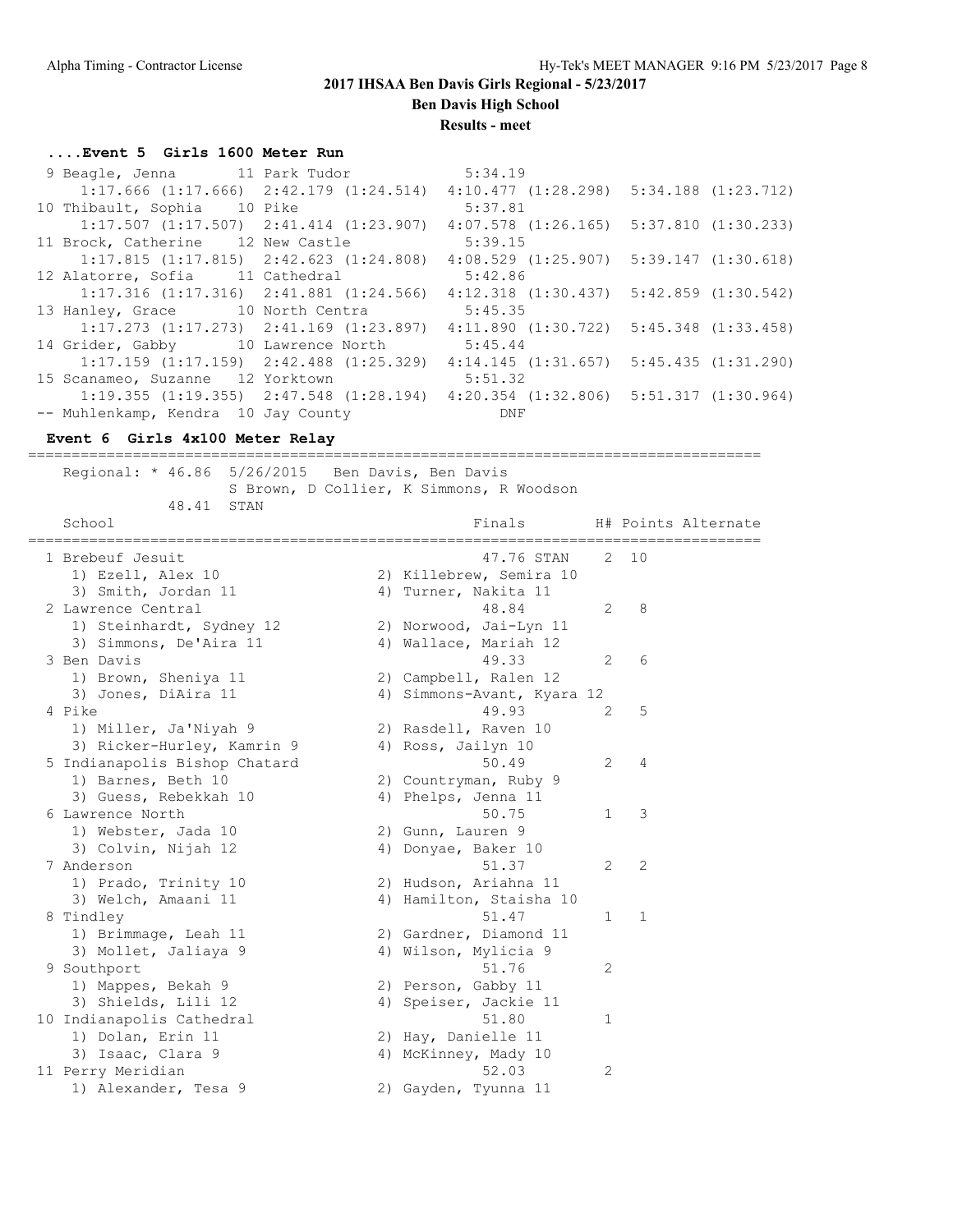**Ben Davis High School**

#### **Results - meet**

### **....Event 6 Girls 4x100 Meter Relay**

| 3) Gayden, Terranecia 12 | 4) Greene, Georgia 10  |
|--------------------------|------------------------|
| 12 Jay County            | 52.94<br>$\mathbf{1}$  |
| 1) Bullard, Karlie 10    | 2) Stigleman, Calli 9  |
| 3) Homan, Taylor 12      | 4) Laux, Lucy 11       |
| 13 Randolph Southern     | 53.06<br>-1.           |
| 1) Wissel, Samantha 12   | 2) Dalzell, Ashton 12  |
| 3) Kramer, Kennedy 12    | 4) House, Katlynn 10   |
| 14 Muncie Central        | 53.55<br>$\mathbf{1}$  |
| 1) Carter, Nyla 12       | 2) Bryant, Melajah 10  |
| 3) Peak, Precious 12     | 4) Barnes, Aaliyah 11  |
| 15 Pendleton Heights     | 54.51<br>$\mathbf{1}$  |
| 1) Cowger, Kate 11       | 2) McKinney, Betsy 9   |
| 3) Zehr, Cassie 10       | 4) Byars, Devyn 11     |
| -- Delta                 | 2<br>DNF               |
| 1) Moore, Sarah 9        | 2) Neu, Graycen 10     |
| 3) Bawn, Kirsten 11      | 4) McCrady, Allison 11 |

#### **Event 7 Girls 400 Meter Dash**

==================================================================================== Regional: \* 54.96 5/26/2015 Lynna Irby, Pike Regional: \* 55.09 5/27/2014 Lynna Irby, Pike 57.45 STAN Name Year School Finals H# Points Alternate ==================================================================================== 1 Irby, Lynna 12 Pike 54.43\*STAN 2 10 2 Jones, Courtney 12 North Centra 56.89 STAN 2 8 3 Hunter, Iyanla 10 Perry Meridian 57.46 2 6 4 Dietrick, Katie 10 Bishop Chatard 57.70 2 5 5 Bargue, Hannah 9 Perry Meridian 58.85 2 4 6 Morgan, Kelsey 11 Yorktown 59.45 2 3 7 Shafique, Hana 11 Park Tudor 1:00.68 1 2 8 Miller, Kennedy 10 Cathedral 1:00.72 2 1 9 Stine, Taylor 10 Eastern Hancock 1:00.76 1 10 Lehman, Alicia 11 North Centra 1:01.21 1 11 Manley, Sydney 10 Cathedral 1:01.47 2 12 Brown, Indira 11 Yorktown 1:02.84 2 13 Spence, Sophia 10 Union City 1:02.93 1 14 Chestnut, Brooklyn 9 Brebeuf Jesuit 1:03.60 1 15 Smith, Anna 9 Pendleton Heights 1:04.00 1 16 Eason, Kamryn 9 Mt. Vernon 1:05.28 1

### **Event 8 Girls 300 Meter Hurdles**

| Regional: * 43.10 2014<br>Regional: * 43.10 5/27/2014 |                       | Plenseh-tay Sakeuh, Lapel<br>Plenseh-tay Sakeuh, Lapel |               |                          |
|-------------------------------------------------------|-----------------------|--------------------------------------------------------|---------------|--------------------------|
| 45.36 STAN<br>Name                                    | Year School           | Finals                                                 |               | H# Points Alternate      |
| 1 Barnes, Beth                                        | 10 Bishop Chatard     | 46.45                                                  |               | 2, 10                    |
| 2 Simmons, De'Aira                                    | 11 Lawrence Central   | 46.67                                                  |               | $2^8$                    |
| 3 Robinson, Chanler                                   | 9 North Centra        | 47.16                                                  | $\mathcal{P}$ | 6                        |
| 4 Speiser, Jackie                                     | 11 Southport          | 47.56                                                  | $\mathcal{P}$ | .5                       |
| 5 Turner, Nakita                                      | 11 Brebeuf Jesuit     | 48.91                                                  | $\mathcal{P}$ | $\overline{4}$           |
| 6 Faidley, Hope                                       | 12 Heritage Christian | 49.09                                                  | $\mathcal{P}$ | $\overline{\phantom{a}}$ |
| 7 McCrady, Allison                                    | 11 Delta              | 49.10                                                  |               | 2                        |
|                                                       |                       |                                                        |               |                          |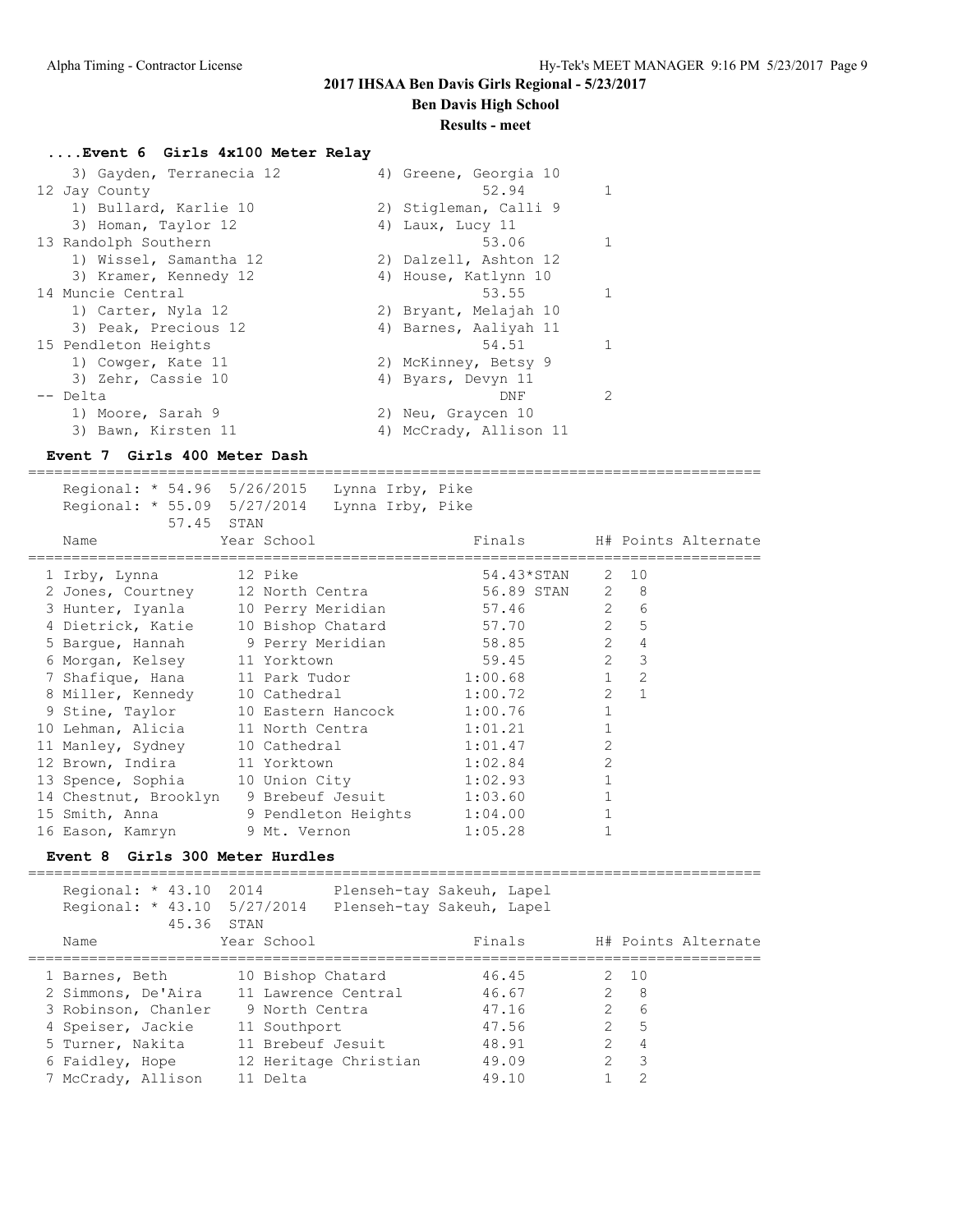**Results - meet**

## **....Event 8 Girls 300 Meter Hurdles**

| 49.34<br>11 Pendleton Heights<br>8 Marshall, Marisa |  |
|-----------------------------------------------------|--|
| 49.69<br>9 Pike<br>9 Mansare, Kumba                 |  |
| 49.72<br>10 Brebeuf Jesuit<br>10 Altman, Marley     |  |
| 49.79<br>10 Eastern Hancock<br>11 Gates, Hannah     |  |
| 50.65<br>12 Reeves, Gretchen<br>11 Cathedral        |  |
| 50.83<br>13 Moore, Sarah<br>9 Delta                 |  |
| 14 Ricker-Hurley, Kam<br>9 Pike<br>50.86            |  |
| 51.22<br>11 Liberty Christian<br>15 Cabello, Sarah  |  |
| 11 Yorktown<br>-- Rapp, Hannah<br>DNF               |  |

### **Event 9 Girls 800 Meter Run**

|                                                                                                          | ------------------------------                                                                                                                | -------------------------------- |                |
|----------------------------------------------------------------------------------------------------------|-----------------------------------------------------------------------------------------------------------------------------------------------|----------------------------------|----------------|
| Regional: * 2:13.31 2004 Kincy - Lawrence North<br>$2:16.66$ STAN                                        |                                                                                                                                               |                                  |                |
| Name                                                                                                     | Expression of the series of the series of the series of the series of the series of the series of the series o<br>Finals The Points Alternate |                                  |                |
| 1 Sullivan, Erin 12 Southport 2:15.18 STAN 10                                                            | $1:08.612$ $(1:08.612)$ $2:15.178$ $(1:06.566)$                                                                                               |                                  |                |
| 2 Modrall, Katherine 11 Brebeuf Jesuit 2:15.69 STAN 8<br>$1:08.852$ $(1:08.852)$ $2:15.689$ $(1:06.837)$ |                                                                                                                                               |                                  |                |
| 3 Dean, Grace 10 Lawrence North<br>$1:08.761$ $(1:08.761)$ $2:17.351$ $(1:08.590)$                       |                                                                                                                                               | 2:17.36                          | 6              |
| 4 Gallagher, Annie 11 Cathedral                                                                          | $1:08.959$ $(1:08.959)$ $2:17.679$ $(1:08.720)$                                                                                               | 2:17.68                          | 5              |
| 5 Carson, Jean 12 Lawrence North<br>$1:11.195$ $(1:11.195)$ $2:24.046$ $(1:12.852)$                      |                                                                                                                                               | 2:24.05                          | $\overline{4}$ |
| 6 Schleter, Meg 12 Mt. Vernon<br>$1:09.589$ $(1:09.589)$ $2:24.812$ $(1:15.224)$                         |                                                                                                                                               | 2:24.82                          | 3              |
| 7 Copher, Amy 12 Pike<br>$1:09.159$ $(1:09.159)$ $2:26.974$ $(1:17.815)$                                 |                                                                                                                                               | 2:26.98                          | 2              |
| 8 Muhlenkamp, Kendra 10 Jay County                                                                       | $1:10.687$ $(1:10.687)$ $2:27.880$ $(1:17.194)$                                                                                               | 2:27.88                          | $\mathbf{1}$   |
| 9 Magers, Christina 11 Pendleton Heights                                                                 | $1:11.687$ $(1:11.687)$ $2:28.225$ $(1:16.538)$                                                                                               | 2:28.23                          |                |
| 10 Boyd, Adrianna 9 North Centra                                                                         | $1:10.546$ $(1:10.546)$ $2:28.798$ $(1:18.253)$                                                                                               | 2:28.80                          |                |
| 11 Blake, Kendall 12 Cardinal Ritter                                                                     | $1:11.136$ $(1:11.136)$ $2:32.182$ $(1:21.047)$                                                                                               | 2:32.19                          |                |
| 12 Underwood, Abby 9 Bishop Chatard<br>$1:12.889$ $(1:12.889)$ $2:32.896$ $(1:20.007)$                   |                                                                                                                                               | 2:32.90                          |                |
| 13 Sorensen, Amberlei 9 Yorktown<br>$1:15.879$ $(1:15.879)$ $2:32.997$ $(1:17.118)$                      |                                                                                                                                               | 2:33.00                          |                |
| 14 Wissel, Samantha 12 Randolph Southern<br>$1:13.611$ $(1:13.611)$ $2:33.288$ $(1:19.677)$              |                                                                                                                                               | 2:33.29                          |                |
| 15 Kaster, Megan 9 Cathedral<br>$1:11.496$ $(1:11.496)$ $2:36.205$ $(1:24.709)$                          |                                                                                                                                               | 2:36.21                          |                |
| 16 Hanley, Grace 10 North Centra<br>$1:13.038$ $(1:13.038)$ $2:36.416$ $(1:23.378)$                      |                                                                                                                                               | 2:36.42                          |                |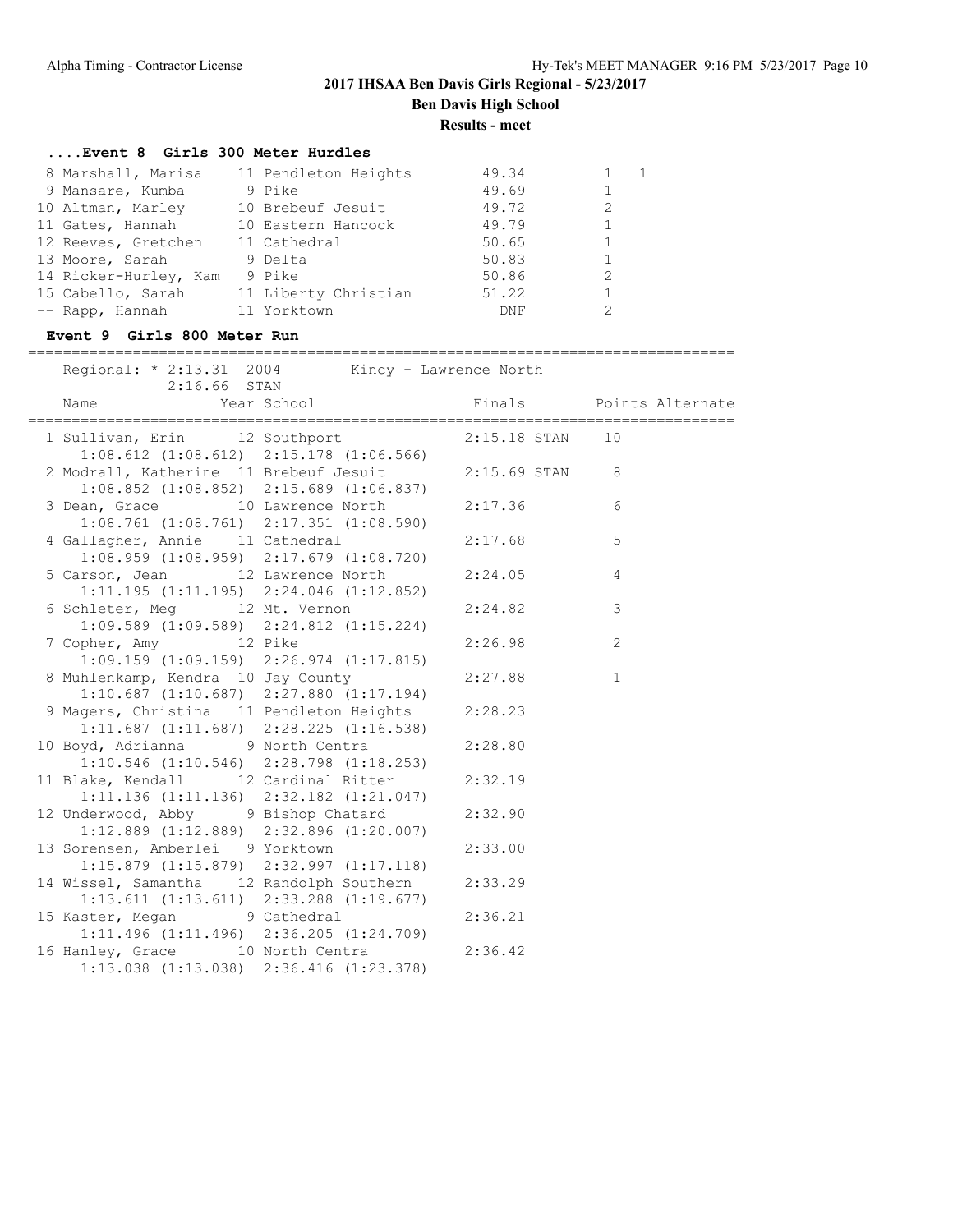### **2017 IHSAA Ben Davis Girls Regional - 5/23/2017 Ben Davis High School Results - meet**

**Event 4 Girls 200 Meter Dash**

| Regional: * 24.47 2012<br>25.41 STAN |                   | Chelsea Yeadon, Pike |            |                  |
|--------------------------------------|-------------------|----------------------|------------|------------------|
| Name                                 | Year School       |                      | Finals     | Points Alternate |
| 1 Irby, Lynna                        | 12 Pike           |                      | 24.70 STAN | 10               |
| 2 Simmons-Avant, Kya                 | 12 Ben Davis      |                      | 24.92 STAN | 8                |
| 3 Killebrew, Semira                  | 10 Brebeuf Jesuit |                      | 25.24 STAN | 6                |
| 4 Brown, Sheniya                     | 11 Ben Davis      |                      | 26.29      | 5                |
| 5 Miles, Amani                       | 12 North Centra   |                      | 26.30      | 4                |
| 6 Hunter, Iyanla                     | 10 Perry Meridian |                      | 26.57      | 3                |
| 7 Ross, Jailyn                       | 10 Pike           |                      | 26.57      | $\overline{2}$   |
| 8 Gunn, Lauren                       | 9 Lawrence North  |                      | 26.58      |                  |
| 9 Robinson, Alyssa                   | 10 North Centra   |                      | 26.91      |                  |

#### **Event 10 Girls 3200 Meter Run**

================================================================================= Regional: \* 10:36.69 2012 Brenna Poulsen, North Central 10:55.05 STAN Name The Year School The Points Alternate ================================================================================= 1 Green, Lexie 9 Southport 11:04.96 10 1:18.973 (1:18.973) 2:43.723 (1:24.750) 4:11.450 (1:27.727) 5:36.568 (1:25.118) 7:00.661 (1:24.094) 8:23.300 (1:22.639) 9:47.328 (1:24.028) 11:04.953 (1:17.626) 2 O'Donnell, Katie 10 Brebeuf Jesuit 11:16.66 8 1:21.146 (1:21.146) 2:48.201 (1:27.055) 4:17.003 (1:28.803) 5:42.026 (1:25.024) 7:06.861 (1:24.835) 8:33.485 (1:26.625) 9:57.833 (1:24.348) 11:16.660 (1:18.827) 3 Ricks, Kate 10 Brebeuf Jesuit 11:19.44 6 1:21.419 (1:21.419) 2:48.406 (1:26.988) 4:17.273 (1:28.867) 5:42.906 (1:25.634) 7:08.772 (1:25.866) 8:35.533 (1:26.762) 10:01.953 (1:26.420) 11:19.431 (1:17.478) 4 Wehrle, Mary Anna 9 Cardinal Ritter 11:24.79 5 1:18.658 (1:18.658) 2:43.400 (1:24.743) 4:11.115 (1:27.716) 5:36.843 (1:25.728) 7:01.205 (1:24.363) 8:28.718 (1:27.513) 9:58.244 (1:29.527) 11:24.783 (1:26.539) 5 Loughery, Maddie 11 Lawrence North 11:34.07 4 1:19.234 (1:19.234) 2:43.712 (1:24.478) 4:11.442 (1:27.730) 5:37.163 (1:25.722) 7:04.626 (1:27.464) 8:36.075 (1:31.449) 10:07.446 (1:31.372) 11:34.069 (1:26.623) 6 Lampert, Allison 12 Pike 11:41.97 3 1:18.671 (1:18.671) 2:43.489 (1:24.818) 4:11.220 (1:27.732) 5:38.169 (1:26.949) 7:07.245 (1:29.077) 8:37.993 (1:30.748) 10:11.152 (1:33.159) 11:41.966 (1:30.815) 7 Carr, Gracie 9 Cathedral 11:42.94 2 1:19.461 (1:19.461) 2:44.455 (1:24.995) 4:12.361 (1:27.906) 5:41.850 (1:29.489) 7:13.155 (1:31.306) 8:47.829 (1:34.674) 10:20.841 (1:33.013) 11:42.934 (1:22.094) 8 Arney, Erin 11 Cathedral 11:45.07 1 1:20.445 (1:20.445) 2:48.653 (1:28.208) 4:17.931 (1:29.278) 5:47.226 (1:29.296) 7:20.072 (1:32.846) 8:54.079 (1:34.007) 10:25.221 (1:31.143) 11:45.061 (1:19.840) 9 Taylor, Nia 10 Pike 11:45.47 1:20.594 (1:20.594) 2:48.216 (1:27.623) 4:17.614 (1:29.398) 5:47.593 (1:29.979) 7:18.975 (1:31.383) 8:50.858 (1:31.883) 10:19.695 (1:28.838) 11:45.462 (1:25.767) 10 Baer, Faith 12 Pendleton Heights 11:46.95 1:19.124 (1:19.124) 2:43.948 (1:24.824) 4:11.703 (1:27.756) 5:38.903 (1:27.200) 7:11.033 (1:32.130) 8:46.370 (1:35.337) 10:19.845 (1:33.476) 11:46.950 (1:27.105) 11 Watkins, Morgan 11 Herron 11:49.15 1:22.345 (1:22.345) 2:51.234 (1:28.889) 4:21.583 (1:30.349) 5:51.838 (1:30.255) 7:24.236 (1:32.399) 8:56.254 (1:32.018) 10:26.155 (1:29.902) 11:49.141 (1:22.986)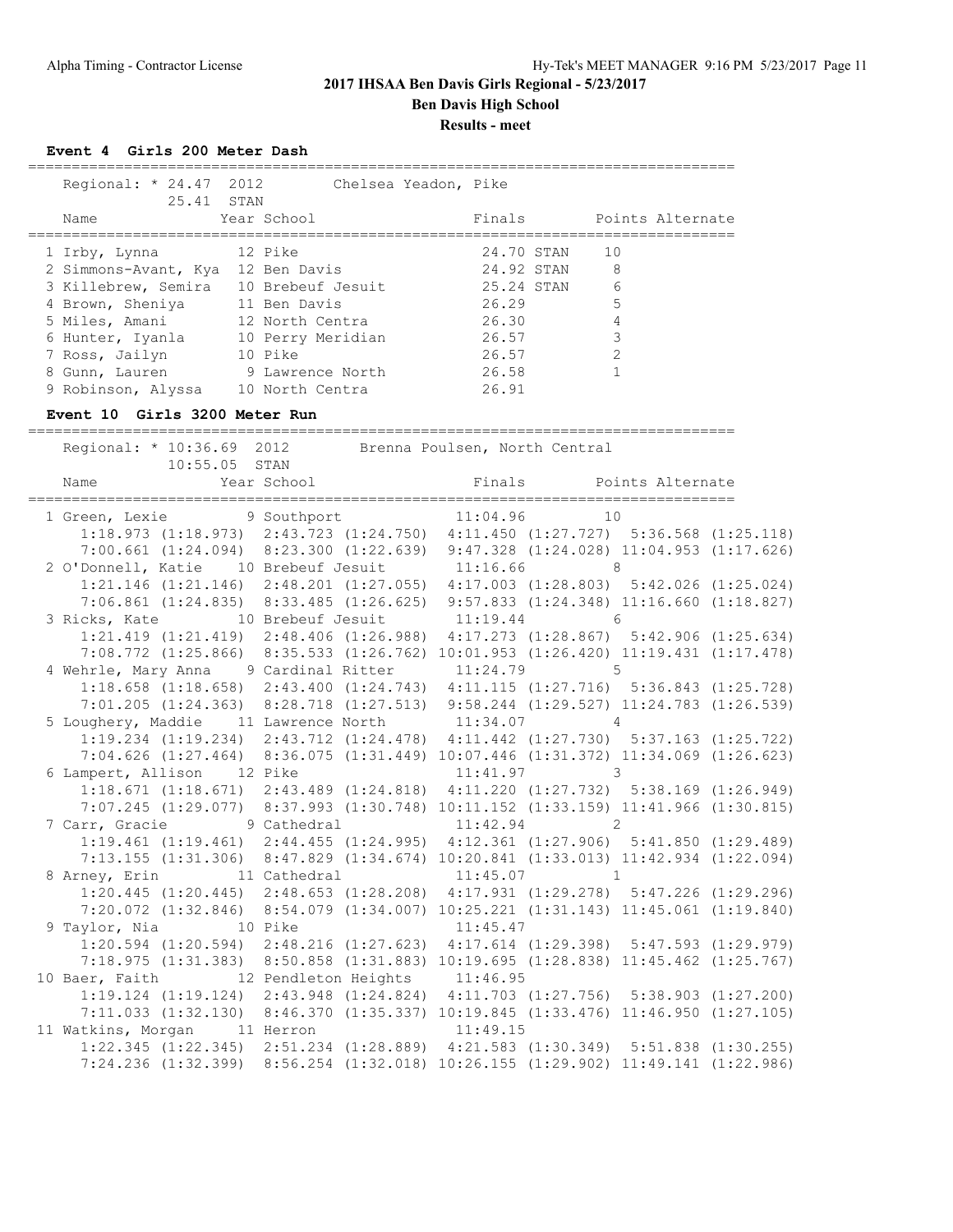**Ben Davis High School**

**Results - meet**

### **....Event 10 Girls 3200 Meter Run**

| 12 Aul, Madeline 11 Yorktown                                                                      |  |                                                                           | 12:00.74 |                                                   |  |
|---------------------------------------------------------------------------------------------------|--|---------------------------------------------------------------------------|----------|---------------------------------------------------|--|
| $1:22.995$ $(1:22.995)$ $2:50.749$ $(1:27.754)$ $4:22.238$ $(1:31.489)$ $5:55.408$ $(1:33.170)$   |  |                                                                           |          |                                                   |  |
| 7:30.359 (1:34.952) 9:05.432 (1:35.074) 10:37.116 (1:31.685) 12:00.740 (1:23.624)                 |  |                                                                           |          |                                                   |  |
| 13 Norris, Aubrey 11 Monroe Central                                                               |  |                                                                           | 12:08.43 |                                                   |  |
| $1:22.190$ $(1:22.190)$ $2:50.642$ $(1:28.453)$ $4:22.062$ $(1:31.420)$ $5:55.540$ $(1:33.478)$   |  |                                                                           |          |                                                   |  |
| $7:30.108$ $(1:34.568)$ $9:05.152$ $(1:35.045)$ $10:41.565$ $(1:36.414)$ $12:08.424$ $(1:26.859)$ |  |                                                                           |          |                                                   |  |
| 14 McCarty, Alli 12 Pendleton Heights 12:11.61                                                    |  |                                                                           |          |                                                   |  |
| $1:22.551$ $(1:22.551)$ $2:50.475$ $(1:27.925)$                                                   |  |                                                                           |          | $4:21.935$ $(1:31.460)$ $5:55.109$ $(1:33.174)$   |  |
| $7:31.129$ $(1:36.020)$                                                                           |  | $9:05.900$ $(1:34.772)$ $10:41.275$ $(1:35.376)$ $12:11.609$ $(1:30.334)$ |          |                                                   |  |
| 15 Keesling, Emma 11 Randolph Southern                                                            |  |                                                                           | 12:13.22 |                                                   |  |
| $1:23.272$ $(1:23.272)$ $2:51.760$ $(1:28.488)$                                                   |  |                                                                           |          | $4:22.386$ $(1:30.627)$ $5:55.733$ $(1:33.347)$   |  |
| $7:30.804$ $(1:35.072)$ $9:06.068$ $(1:35.264)$                                                   |  |                                                                           |          | $10:42.458$ $(1:36.390)$ $12:13.220$ $(1:30.763)$ |  |
| 16 Wehrle, Mariah 9 Cardinal Ritter                                                               |  |                                                                           | 12:39.23 |                                                   |  |
| $1:22.662$ $(1:22.662)$ $2:51.424$ $(1:28.763)$ $4:22.540$ $(1:31.116)$ $5:56.030$ $(1:33.490)$   |  |                                                                           |          |                                                   |  |
| 7:18.964 (1:22.935) 9:11.299 (1:52.335) 10:55.253 (1:43.955) 12:39.226 (1:43.974)                 |  |                                                                           |          |                                                   |  |

#### **Event 11 Girls 4x400 Meter Relay**

==================================================================================== Regional: \* 3:51.15 2012 Lawrence Central, Lawrence Central J McCray, A Hall, B Thomas, M Holder 3:58.93 STAN School **Finals** H# Points Alternate ==================================================================================== 1 North Central (Indianapolis) 3:55.25 STAN 2 10 1) Jones, Courtney 12 2) Miles, Amani 12 3) Robinson, Alyssa 10 4) Robinson, Chanler 9 2 Lawrence North 3:57.50 STAN 2 8 1) Watts, Mary 11 2) Dean, Grace 10 3) Barlow, Kennedy 10 4) Riding, Shania 12 3 Indianapolis Bishop Chatard 3:57.77 STAN 2 6 1) Barnes, Beth 10 2) Dietrick, Katie 10 3) Jacquay, Delaney 12 4) Stickel, Miranda 9 4 Pike 3:59.80 2 5 1) Irby, Lynna 12 2) Payne, Brooklyn 9 3) Ross, Jailyn 10 10 10 4) Wykle, Makyia 10 5 Perry Meridian 4:02.78 2 4 1) Bargue, Hannah 9 2) Gayden, Tyunna 11 3) Gayden, Terranecia 12 4) Hunter, Iyanla 10 6 Indianapolis Cathedral 4:06.38 2 3 1) Blanchet, Marcelle 9 2) Gallagher, Annie 11 3) Manley, Sydney 10  $\hskip1cm$  4) Miller, Kennedy 10 7 Yorktown 4:10.12 2 2 1) Morgan, Kelsey 11 2) Brown, Indira 11 3) Sorensen, Amberleigh 9 (4) Rapp, Hannah 11 8 Ben Davis 4:14.44 2 1 1) Washington, Antwonette 11 2) Cole, Monyae 10 3) Goss, Khera 9 (4) Jones, Briana 10 9 Indianapolis Cardinal Ritter 1991 1208 1208 121 1) Aceves, Azul 10 2) Blake, Kendall 12 3) Collester, Rebecca 12 4) Schembre, Phoebe 12 10 Park Tudor 4:15.25 1 1) Hart, Shelby 11 2) Nibbs, Taylee 10 3) Plewes, Abbi 12 (4) Shafique, Hana 11 11 Pendleton Heights 4:25.99 1 1) Cowger, Kate 11 2) Magers, Christina 11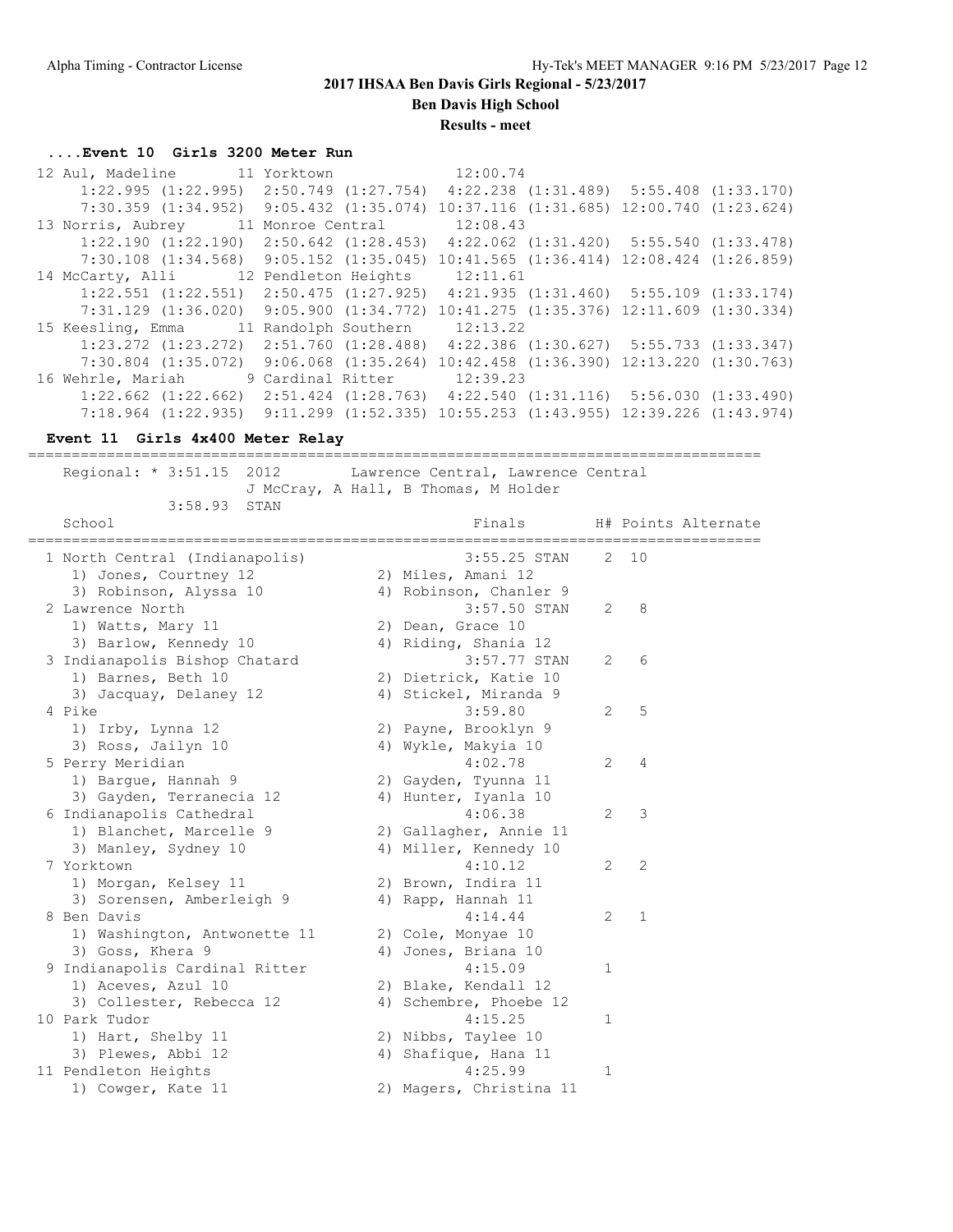**Ben Davis High School**

### **Results - meet**

## **....Event 11 Girls 4x400 Meter Relay**

| 3) Dudley, Sarah 11         | 4) Smith, Anna 9        |                      |
|-----------------------------|-------------------------|----------------------|
| 12 Randolph Southern        | 4:26.43                 |                      |
| 1) Kramer, Kennedy 12       | 2) House, Katlynn 10    |                      |
| 3) Keesling, Leah 9         | 4) Wissel, Samantha 12  |                      |
| 13 Jay County               | 4:28.25                 |                      |
| 1) Kunkler, Erika 12        | 2) Liette, Breea 11     |                      |
| 3) Homan, Taylor 12         | 4) Burden, Kelsey 11    |                      |
| 14 Anderson                 | 4:38.03                 |                      |
| 1) Lopez-Acosta, Gabriela 9 | 2) Hudson, Ariahna 11   |                      |
| 3) Welch, Amaani 11         | 4) Hamilton, Staisha 10 |                      |
| -- Lawrence Central         | DO                      | 2 3+ steps off track |
| 1) Jennings, Candace 11     | 2) Jones, Jimmesia 11   |                      |
| 3) Norwood, Jai-Lyn 11      | 4) Simmons, De'Aira 11  |                      |

## **Event 15 Girls Shot Put**

| Regional: * 48-02 2014   Adriana Brown, Lawrence Cen<br>Regional: * 48-02 5/27/2014 Adriana Brown, Lawrence Cen<br>39-11.00 STAN   |                |
|------------------------------------------------------------------------------------------------------------------------------------|----------------|
| Version of the School of Times and Points Alternate (School of Times School of Times School of Times School of<br>Name             |                |
| 1 Hill, Alexis 12 Perry Meridian 42-06.00 STAN 10                                                                                  |                |
| 40-05 41-04 42-06 FOUL FOUL 39-02<br>2 Akinrinsola, Simis 11 Ben Davis 41-08.00 STAN 8                                             |                |
| $41-08$ $37-02$ $38-00$ $37-06$ $39-00$ $40-02$<br>3 Adams, Aiyana 12 Ben Davis 11-05.00 STAN<br>35-04 39-08 41-05 FOUL 39-04 FOUL | 6              |
| 4 Wilder, Janelle 12 Pike $40-06.00$ STAN<br>35-06 38-02 38-04 37-02 37-02 40-06                                                   | 5              |
| 5 Aguirre, Nancy 11 Decatur Central 39-09.00<br>37-05 37-01 36-07 FOUL 39-09 38-08                                                 | $\overline{4}$ |
| 6 Flight, Taylor 12 Pike 37-11.00<br>FOUL FOUL 37-10 37-11 36-05 37-07                                                             | 3              |
| 7 Ford, Nijah 11 North Centra 37-04.00<br>33-10 36-03 37-04 34-08.50 37-01 37-03                                                   | 2              |
| 8 Pierce, Michellle 11 Heritage Christian 37-02.00<br>35-03 36-08 35-05 32-04 35-10 37-02                                          | $\mathbf{1}$   |
| 9 Naku, Sheila 11 Arsenal Tech 36-08.00<br>36-08 36-02 36-04.50 36-01 36-00 35-07                                                  |                |
| 10 Avant, KayJah 12 North Centra 35-06.00<br>$35 - 06$ $34 - 01$ $33 - 02$                                                         |                |
| 11 Allen, Bailey 11 Eastern Hancock 35-04.00<br>34-03 FOUL 35-04                                                                   |                |
| 12 Warner, Caroline 12 New Castle 535-04.00<br>35-04 33-03.50 FOUL                                                                 |                |
| 13 Lawrence, Maddie 9 Winchester C 34-02.00<br>$32 - 06$ $32 - 03$ $34 - 02$                                                       |                |
| 14 Hill, Alandis 11 Anderson 33-02.00<br>32-06 32-03 33-02                                                                         |                |
| 15 Stults, Emily 11 Yorktown 32-03.00<br>31-10 32-03 FOUL                                                                          |                |
| 16 Corwin, Rebekah 12 Jay County 30-08.00<br>$30 - 01.50$ $30 - 08$ $27 - 09$                                                      |                |